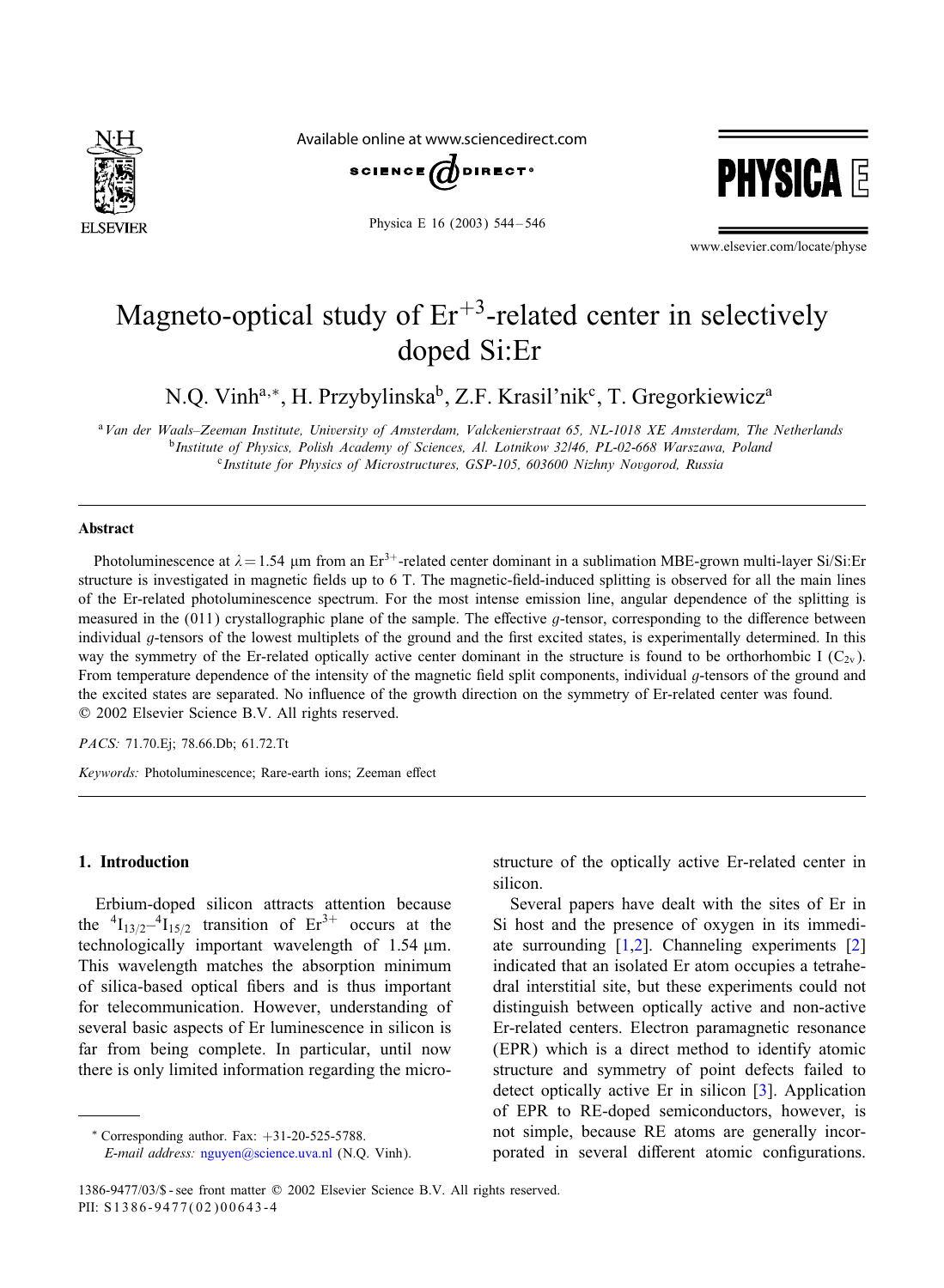Direct information on microscopic structure of the Er-related emitting center would be best provided by a magneto-optical study.

# 2. Experimental

The sample used in this investigation was grown by sublimation MBE method as described in Refs.  $[4,5]$ . For the Zeeman experiment, we used a photoluminescence (PL) setup consisting of a cw  $Ar^+$ -ion laser operating at 514.5 nm for excitation and a superconducting magnet with split-coil configuration  $(Ox$ ford Instruments Spectromag 4), providing magnetic fields up to 6 T. The emerging luminescence was dispersed by a high-resolution  $1.5$  m  $F/12$  monochromator (Jobin Yvon THR-1500 equipped with a 600 grooves/mm grating blazed at  $1.5 \mu m$ ) and detected with a liquid-nitrogen cooled Ge detector (Edinburgh Instruments). The experimental configuration permitted observation of the luminescence along and perpendicular to the field direction.

## 3. Results and discussion

When erbium is incorporated into silicon it takes the  $Er^{3+}$  charge state with the electron configuration  $4f<sup>11</sup>$ . The interactions within the 4f shell give rise to a  $^{4}I_{15/2}$  ground state and a first excited state  $^{4}I_{13/2}$ . The surrounding ligands cause an additional weak splitting of the levels. In a crystal field of cubic symmetry, i.e.,  $T_d$ , the ground state  ${}^4I_{15/2}$  is split into  $3 \times \Gamma_8$ ,  $\Gamma_7$ , and  $\Gamma_6$  and the excited state into  $2 \times \Gamma_8$ ,  $\Gamma_7$ , and  $2 \times \Gamma_6$ . For an  $Er^{3+}$  center with cubic symmetry, one would expect five lines (resulting from transitions from the first excited state) in the PL spectrum at a low temperature. If there is a lower symmetry distortion of the lattice, the ground and excited states will split into 8 and 7 Kramer's doublets, respectively; so in such a case each PL line would correspond to a transition between effective spin doublets and up to eight lines will appear in PL spectrum at low temperature.

A typical PL spectrum of Si:Er prepared by ion implantation is characterized by rather broad bands of several milli-electron volts. Fig. 1 compares the PL spectra of an implanted sample and the sample prepared by MBE. The implanted sample exhibits a spec-



Fig. 1. PL spectra of the implanted sample and the sample prepared by MBE used in this study.

trum with a multiplicity of lines centered at  $1.54 \mu m$ which suggests that this sample may contain several types of  $Er<sup>3+</sup>$ -related complexes. Due to the inhomogeneous character of PL bands, upon application of magnetic field, that splits individual lines into several components, the whole band becomes broader and vanishes.

With a sample grown by the sublimation MBE technique, the Zeeman effect was observed. The main line (marked 1 in the spectrum depicted in Fig. 1) at  $B=0$ appears to split into three components for  $B\| \langle 100 \rangle$ and seven components for  $B\| \langle 0\,1\,1 \rangle$  [\[5,6\]](#page-2-0). The number of lines and their relative intensities indicate the  $C_{2v}$  symmetry of the center responsible for PL. The position of one of the lines in both field orientations almost does not change upon increase of the magnetic field.

Fig. [2](#page-2-0) shows the splitting for  $B \parallel \langle 1\,1 \,1 \rangle$ . Also, in this configuration the position of the middle line does not change with magnetic field. Therefore, for this line, the effective  $g$  factors of the upper and lower state must be almost equal. We note that the components with index 1 decrease in intensity with increasing magnetic field, while components with index 4 increase. As can be seen from Fig. [2,](#page-2-0) more intense lines occur at higher energies, which gives us an additional information that  $|G| < |g|$ , where G and g correspond to the spectroscopic g factors of the lowest excited and ground state multiples, respectively.

A closer inspection of Fig. [2](#page-2-0) reveals that the splitting towards higher and lower emission energies is not